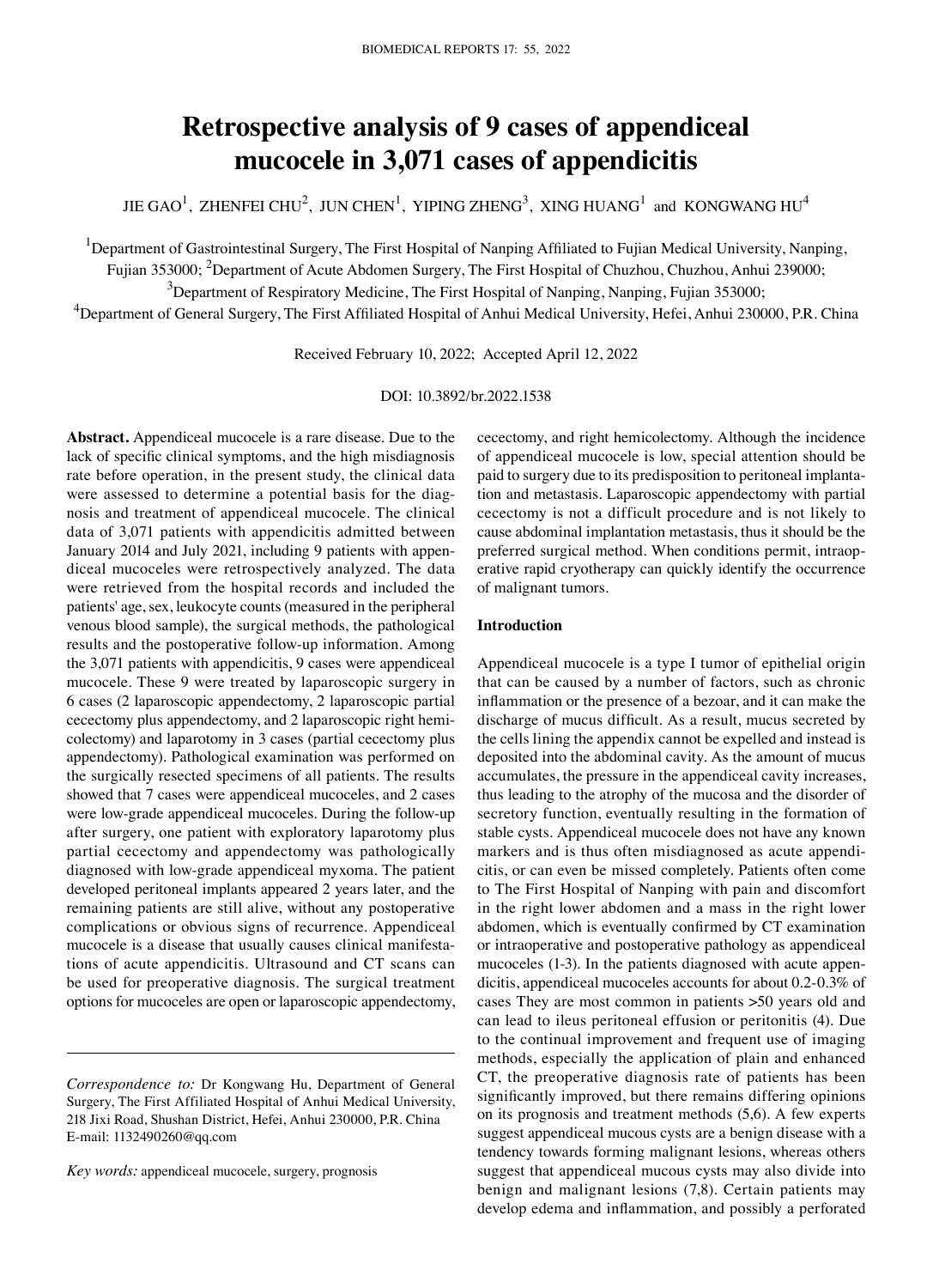appendix. Once the mucus leaks into the abdominal cavity, it can lead to extensive implantation and eventually to the development of secondary peritoneal pseudomyxoma, which drastically reduces the survival rate of patients (9). In the present study, the clinical data of 9 patients with appendiceal mucoceles were retrospectively analyzed in order to improve our understanding of the disease.

## **Materials and methods**

*Patient data.* There were 9 patients included in the analysis in the present study including 3 males and 6 females, aged 39‑86 years old, with a median age 55 years old. The clinical manifestations were: 4 patients were hospitalized with right lower abdominal pain as the primary complaint, which was confirmed by color ultrasound or CT examination; 3 cases complained of abdominal discomfort, especially in the right lower abdomen, without obvious pain; 4 of the 9 exhibited muscle guarding (44.4%) and 3 exhibited rebounding pain (33.3%). Additionally, 1 patient exhibited hematochezia; and 2 patients were hospitalized due to a mass occupying the ileocecal area that was serendipitously found in routine physical examinations. This retrospective clinical study was approved by The Nanping First Hospital's Ethics Committee (approval no. NPSY2021120016) and written informed consent was obtained from all patients. The clinicopathological information of the patients obtained from their medical records are summarized in Table I.

*Surgical methods.* All patients analyzed received surgical treatment, including laparoscopic appendectomy in 2 cases, exploratory laparotomy + partial cecectomy + appendectomy in 3 cases, laparoscopic partial cecectomy  $+$  appendectomy in 2 cases, and laparoscopic right hemicolectomy in 2 cases (Table II).

*Pathological results and postoperative follow‑up.* Among the reviewed appendiceal mucocele cases, the diameter of the appendix was 1.2‑5 cm, with an mean diameter of 2.89 cm. Among these, 2 cases were pathologically indicated as low‑grade appendiceal mucinous tumors, and 7 cases were appendiceal mucinous cysts. The patients were followed up for between 3 months to 5 years after operation.

#### **Results**

*Entire cohort.* Among the 3,071 patients with appendicitis, 9 cases were appendiceal mucocele, with an incidence of 0.293%. Clinical manifestations included discomfort in the right lower abdomen in 7 out of 9 cases, whereas the other 2 cases were accidentally discovered. Additionally, 4 patients were misdiagnosed as appendicitis prior to operation, and the misdiagnosis rate was as high as 44.4%. In the preoperative imaging examination, 3 patients were diagnosed with appendiceal mucocele, the accuracy rate of imaging diagnosis was 33.3%.

Of note, two of these cases were misdiagnosed as ascending colon tumors. All 9 patients underwent surgical treatment, including laparoscopic surgery in 6 cases (2 laparoscopic appendectomy, 2 laparoscopic partial cecectomy Table I. Clinicopathological characteristics of the patients.

| Parameter                         | Value           |
|-----------------------------------|-----------------|
| Age, years                        | $59.8 \pm 13.6$ |
| White blood cell count, $x10^9/1$ | $6.54 \pm 1.81$ |
| Dimension, cm                     | $2.89 \pm 1.11$ |
| Sex, $n(\%)$                      |                 |
| Male                              | 3(33.3%)        |
| Female                            | 6(66.7%)        |
| Abdominal pain, n (%)             |                 |
| Yes                               | 7(77.8%)        |
| No                                | 2(22.2%)        |
| Muscle guarding, $n(\%)$          |                 |
| Yes                               | $4(44.4\%)$     |
| No                                | $6(55.6\%)$     |
| Rebounding pain, $n$ (%)          |                 |
| Yes                               | $3(33.3\%)$     |
| No                                | 6(66.7%)        |
| Pathological result, $n$ (%)      |                 |
| Low grade mucinous neoplasm       | 2(22.2%)        |
| Appendiceal mucocele              | 7(77.8%)        |

Table II. Surgical methods used to manage the patients.

| Surgical method                         | $n(\%)$ |
|-----------------------------------------|---------|
| Laparoscopic appendectomy               | 2(22.2) |
| Exploratory laparotomy + appendectomy + | 3(33.3) |
| partial cecectomy                       |         |
| Laparoscopic appendectomy + partial     | 2(22.2) |
| cecectomy                               |         |
| Right hemicolectomy cecectomy           | 2(22.2) |
|                                         |         |

plus appendectomy, and 2 laparoscopic right hemicolectomy) and laparotomy in 3 cases (partial cecectomy plus appendectomy). Pathological examination was performed on the surgically resected specimens of all patients. The results showed that 7 cases were appendiceal mucoceles, and 2 cases were low‑grade appendiceal mucoceles. During the follow‑up from 3 months to 5 years after surgery, one patient with exploratory laparotomy plus partial cecectomy and appendectomy was pathologically diagnosed with low‑grade appendiceal myxoma. The patient developed peritoneal implants appeared 2 years later, and the remaining patients are still alive, without any postoperative complications or obvious signs of recurrence.

#### *Typical case*

*A patient who underwent laparoscopic partial cecectomy + appendectomy.* The patient came to the hospital complaining of right lower abdominal pain for half a day. After admission, abdominal CT examination was completed as shown in Fig. 1 (Appendix mucoceles is highlighted by arrow).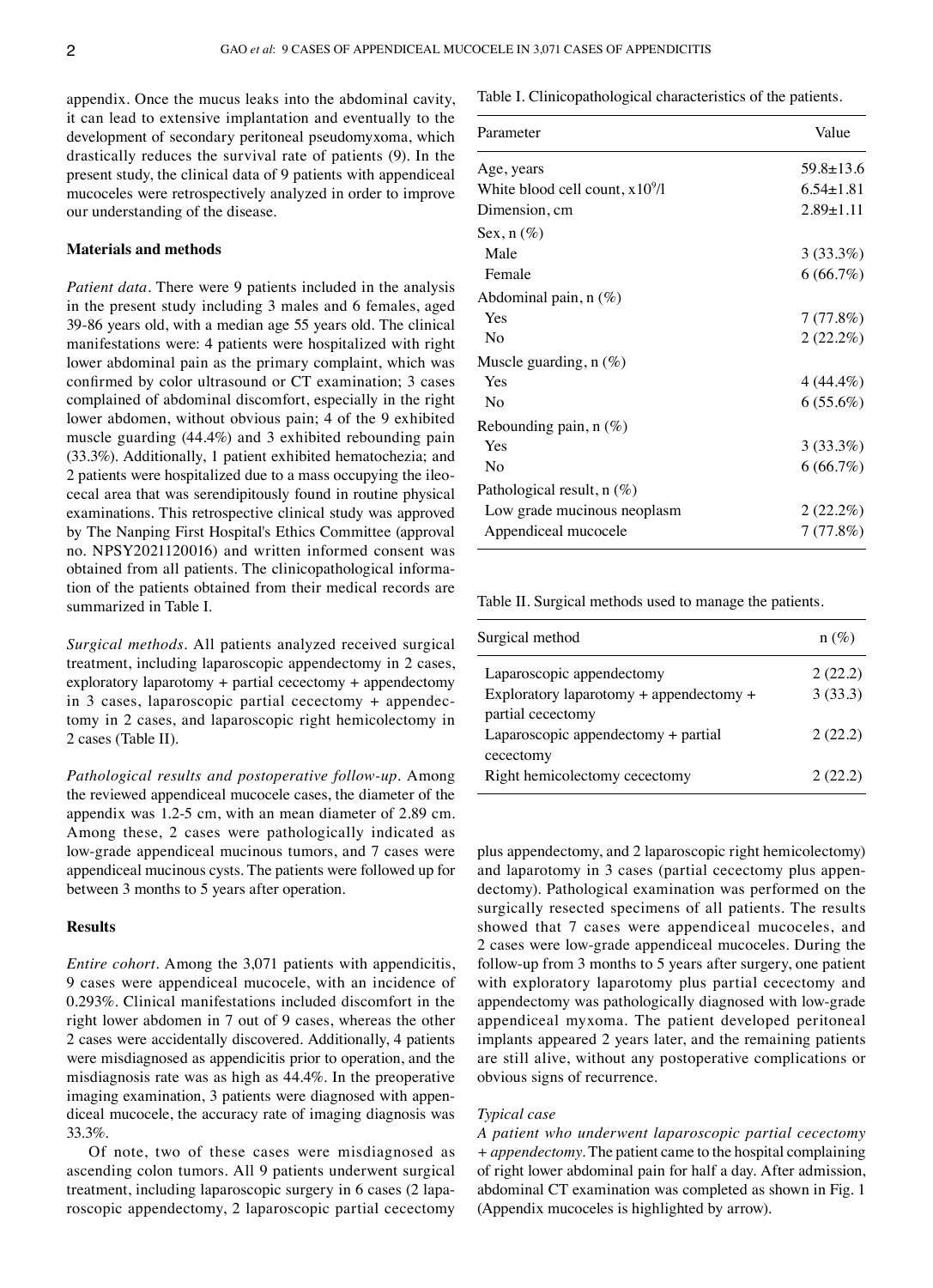

Figure 1. CT findings of the typical case described in the results. CT image of the patient before surgery, with the arrow indicating the location of the appendiceal mucocele. (A and B) The two different layers are shown in the panels.

*CT findings of this case.* After the anesthesia had taken effect, the patient was placed in the supine position, and the tissue was disinfected. Then a curved incision  $\sim$ 10 mm in length was taken from the umbilicus. After successful puncture, a 14 mmHg pneumoperitoneum was established. One inci‑ sion of 5 mm and one incision of 12 mm were made on the McBurney (the point of outer third between the navel and the right anterior superior iliac spine) and inverse McBurney (the point of outer third between the navel and the left anterior superior iliac spine) incisions (10), respectively. The corresponding Trocar was inserted, and the greater omentum was explored to cover the ileocecal region. When the greater omentum was opened, obvious swelling was seen in the appendix, with a maximum diameter of 3 cm and a length of 7 cm; obvious adhesion to the surrounding tissues, notable mesangial edema, and no perforation or gangrene at the root was observed. Additionally, ~10 ml of a milky exudation was found in the abdominal cavity, which was considered to be an appendiceal mucocele. The appendix was lifted using grasping forceps and the hook was used to dissociate the appendix. The mesoappendix was dissected, then the appendiceal artery was disassociated. The appendiceal artery was clipped using a Hem-o-lock polymeric clips and severed with a hook. On the cecum, 2 cm away from the root of the appendix, the appendix and part of cecum were removed using ENDOPATH Endoscopic Linear Cutters. The stump was reinforced with 4-0 absorbable thread, and the greater omentum was sutured onto the stump. No active bleeding was observed on examination. The appendix was taken out, and an abdominal drainage tube was placed which led out from the right lower abdominal incision. After counting the instruments and gauze, the abdomen was closed layer by layer, and the specimens were sent for examination. The surgical procedure is shown in Fig. 2.

The pathological results were acute onset of chronic appendicitis with the formation of retention mucocele.

## **Discussion**

Appendiceal mucocele is a type I tumor of epithelial origin. Currently, appendiceal mucoceles are classified into four pathological types: Simple retention cyst and mucocele with mucosal hyperplasia (5‑25% of cases), mucocythadenoma (63-84% of cases) and mucocythadenocarcinoma (11-20%) of cases) (1). However, the clinical understanding of the pathological types of appendiceal mucoceles, especially the differentiation from pseudomyxosis peritoneum, remains unclear. In order to simplify the diagnosis of appendiceal mucocele, gastrointestinal neoplasms were divided into two separate grade, low grade and high grade, in the fourth edition of WHO Classification, and some morphological features were clarified, such as structure, cytology, presence of signet-ring cells and mitotic images (11). The International Peritoneal Surface Oncology Group extends the current WHO diagnostic terminology on WHO Classification. Finally, the classification of appendiceal mucoceles by the American Cancer Federation 8th edition uses a three‑grade classification method: Low‑grade tumor  $(G1)$ , and high-grade tumors  $(G2 \text{ and } G3)$   $(12)$ . In the present study, there were 2 cases of low grade appendiceal mucinous tumors, and 7 cases of appendiceal mucinous cysts.

The clinical manifestations of appendiceal mucoceles are atypical and lack specificity. Right lower abdominal pain or a right lower abdominal mass is the primary manifestation, and 25‑50% of patients have no clinical symptoms and are found accidentally during physical examination or other operations. One patient in the present study presented with hematochezia, which was caused by the compression of intestinal mucosa by the appendiceal mucocele.

Patients with appendiceal mucocele have a high rate of preoperative misdiagnoses, and often postoperative pathological diagnoses are required. In this group, four patients (44.4%) were diagnosed with appendiceal cystic changes by preoperative CT, confirming that CT‑assisted examination of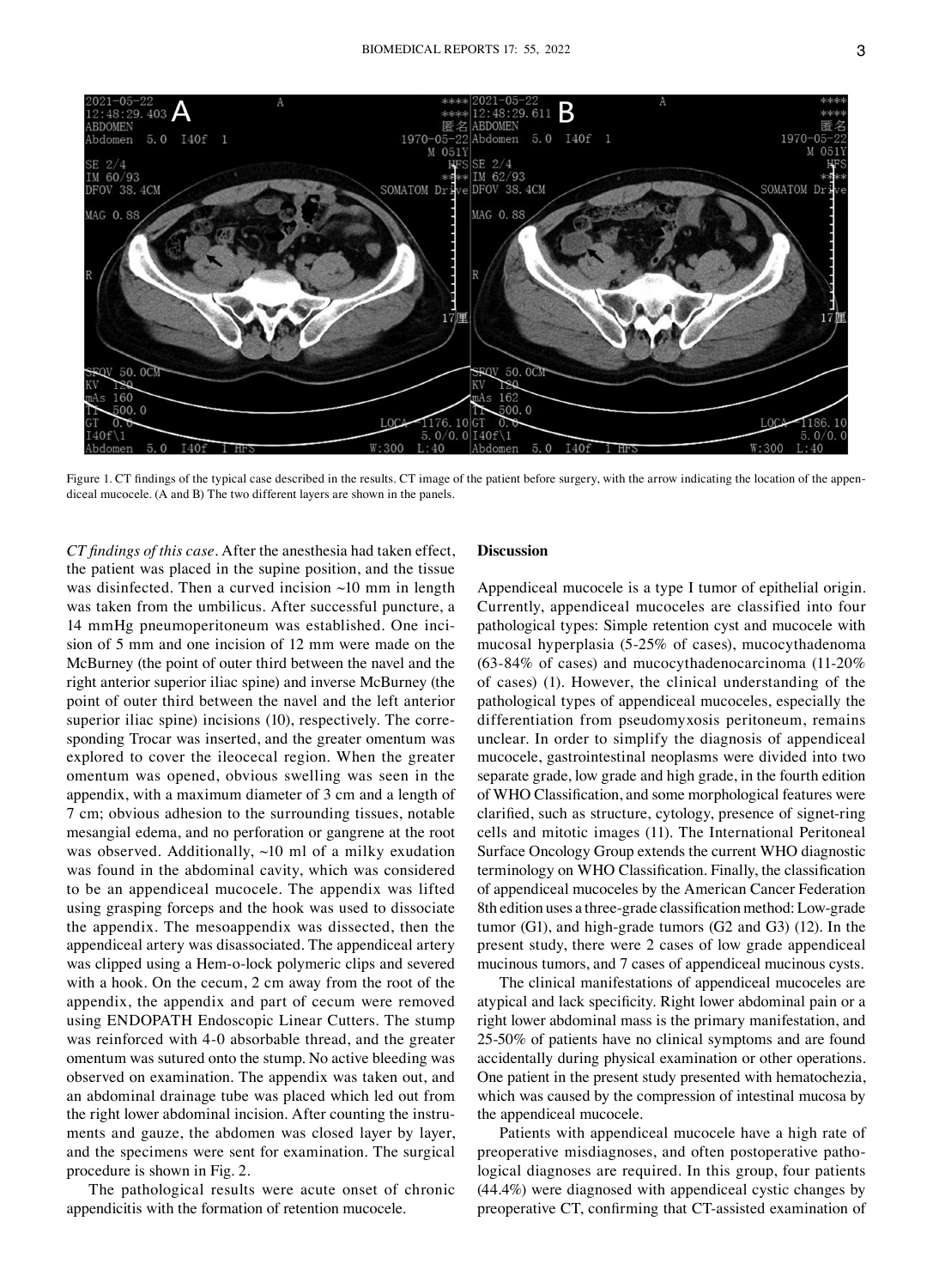

Figure 2. Intraoperative findings of the typical case described in the results. Patient's intraoperative view. (A) The appendiceal mucocele just after entering the abdomen. (B) The separated appendiceal mucocele, as it was being prepared to cut part of the cecum with the ENDOPATH Endoscopic Linear Cutters.

appendiceal mucoceles is preferred, especially enhanced CT of the lower abdomen, such that most appendiceal mucoceles can be diagnosed.

Once a diagnosis of an appendiceal mucocele is confirmed, surgical treatment is necessary. The surgical methods for its treatment can be appendectomy, appendectomy + partial cecectomy ileocecectomy and right hemicolectomy. In this group, laparoscopic appendectomy + partial cecectomy provided good postoperative prognoses, and this highlights its preference as the surgical method. When conditions permit, intraoperative rapid cryotherapy can quickly identify the occurrence of malignant tumors. If a malignant cancer is diagnosed, laparoscopic right hemicolectomy is possible. The diameters of mucosal hyperplasia, appendiceal mucinous cystadenoma and appendiceal mucinous cystadenocarcinoma are typically >2 cm, and the specific diameter can provide certain clues for surgeons during surgery (13). However, there is no correlation between the size of the appendix and how malignant the appendiceal mucocele is (14). Even though mucoceles of the appendix are benign, they have a malignant tendency and can lead to implantation if the ruptured contents flow into the abdominal cavity. A variety of factors can lead to mucosal proliferation of cysts, including spontaneous perforation and iatrogenic injury. It is hypothesized that iatrogenic factors lead to one tenth of appendiceal mucoceles developing into pseudomyxoma of the peritoneum (15).

In conclusion, on the cecum, 1.5‑2 cm away from the appendix root, patients with complete mucocele resection combined with direct appendectomy and partial cecectomy had a better prognosis than those with simple appendectomy and less peritoneal implantation metastasis. Meanwhile, compared with ileocecal bowel resection, the injury was less severe, and there were fewer complications; direct appendectomy + partial cecal resection has a smaller surgical scope and should be the first choice for treatment, but it is necessary to protect against ileocecal valve structure damage and cecum and ileum stenosis.

## **Acknowledgements**

Not applicable.

## **Funding**

No funding was received.

#### **Availability of data and materials**

The datasets used and/or analyzed during the present study are available from the corresponding author on reasonable request.

# **Authors' contributions**

JG conceived the study, curated the data and wrote the original draft of the manuscript. ZC contributed to the acquisition of the data. JC performed the analysis. YZ revised the work critically for important intellectual content. XH contributed to the development and design of the methodology and the creation of models. KH supervised the study, provided the resources and wrote and reviewed the manuscript. JG and KH confirm the authenticity of all the raw data. All authors have read and approved the final manuscript.

## **Ethics approval and consent to participate**

This retrospective clinical study was approved by The Nanping First Hospital's Ethics Committee (approval no. NPSY2021120016) and written informed consent was obtained from all patients.

## **Patient consent for publication**

Not applicable.